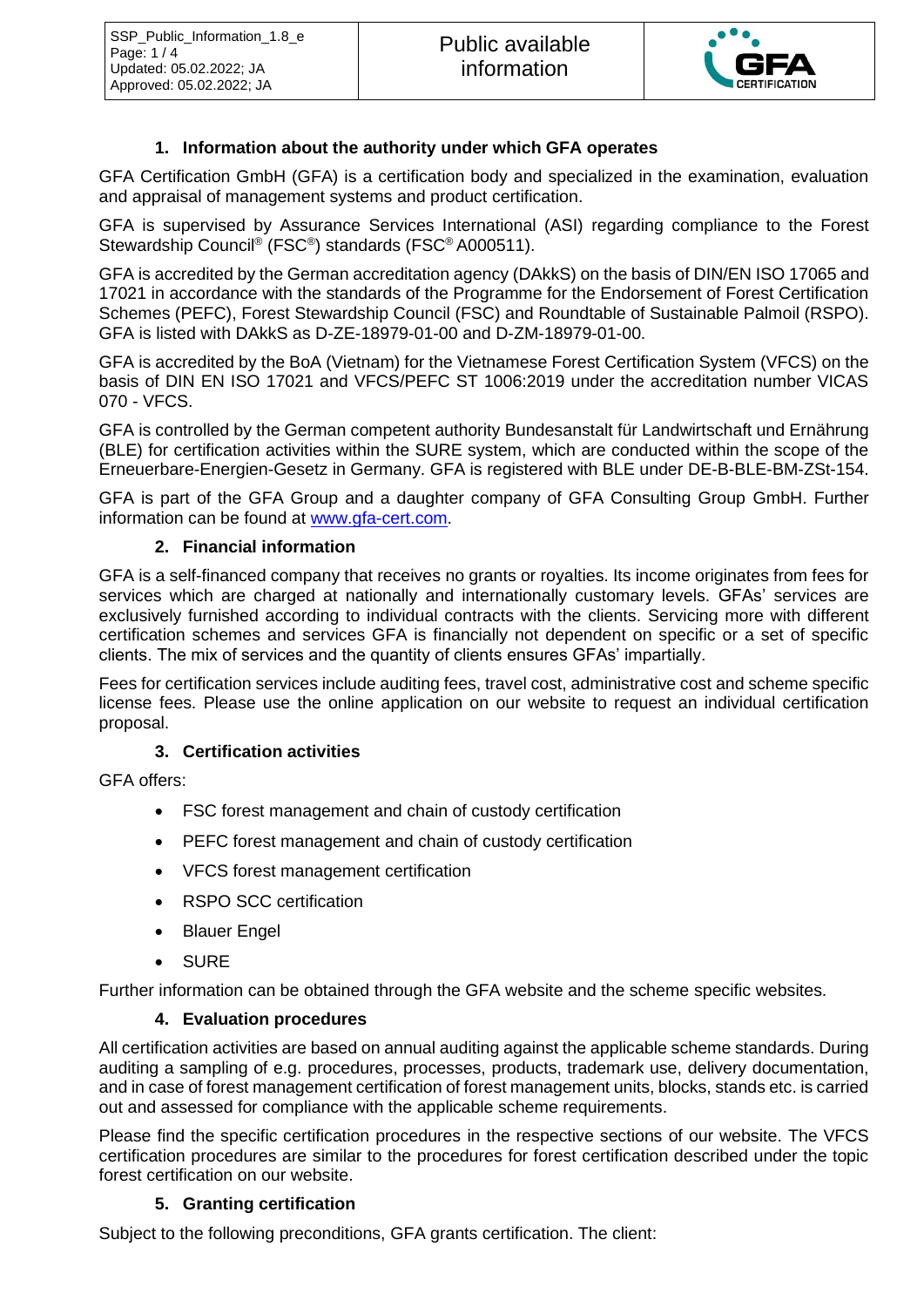

- in the case of an FSC certification, entered into and holds a valid 'License Agreement (TLA) for the FSC Certification Scheme', which is not suspended and has submitted this to GFA
- in case of RSPO and SURE, being a registered member (RSPO) or an economic operator (SURE) of the respective certification system
- complies with the requirements of all applicable standards and normative documents, as confirmed by a positive certification decision of GFA
- has signed a certification contract with GFA
- has paid the invoiced certification and scheme license fees to GFA or the respective certification system

### **6. Maintaining certification**

The conditions necessary for a client to maintain certification includes:

- to comply and continue to comply with all GFA's conditions for maintaining and re-issuing of the certificate
- to comply with all certification system's and GFA's requirements regarding claims, logos, certification marks or trademarks
- to correct any non-conformances with the applicable standard(s) within the maximum period specified by GFA
- to continue to pay all of the certification fees within the payment period indicated on the GFA invoice
- to undergo surveillance as determined by GFA
- to have, in the event of an FSC certification, a valid 'License Agreement (TLA) for the FSC Certification Scheme', which is not suspended

### **7. Extending / reducing certification scope**

The certification process embraces the products, \*areas and sites, as well as the audited standards as specified in this contract as well as the products published in the respective system database. After certification is granted only these products and \*areas may be claimed and sold as certified. The client undertakes to inform GFA in writing about each and every intended change in the scope of certification, e.g. \*changes in the area, changes in the manufacturing process or if relevant changes in the client's management system could negatively affect conformity with the standards. GFA has the right to audit the client before an adaptation of the scope of certification, provided the changes in the scope of certification are deemed significant, at GFA's own reasonable discretion.

### **8. Suspending and withdrawing certification**

GFA has the right to suspend or withdraw the certificate with immediate effect if, in the sole opinion of GFA, the client is not in conformance with the conditions specified for the maintenance of the certification described in chapter 6 above.

### **9. Rights and Duties**

The following is a description of the rights and duties of clients (applicants and suppliers of certified products), including requirements, restrictions or limitations on the use of FSC and PEFC/VFCS trademarks and on the ways of referring to the certification granted;

- The client undertakes to implement and to comply with the contents of the certification contract and the current audit criteria / standards.
- The client shall inform GFA immediately about all changes in the operational circumstances that could have an effect on the client's certified system. Any violations of this obligation to inform can result in withdrawal of the certificate. Such instances are, for example, changes with respect to:
	- the legal form or the form of organization, the commercial or ownership relationships,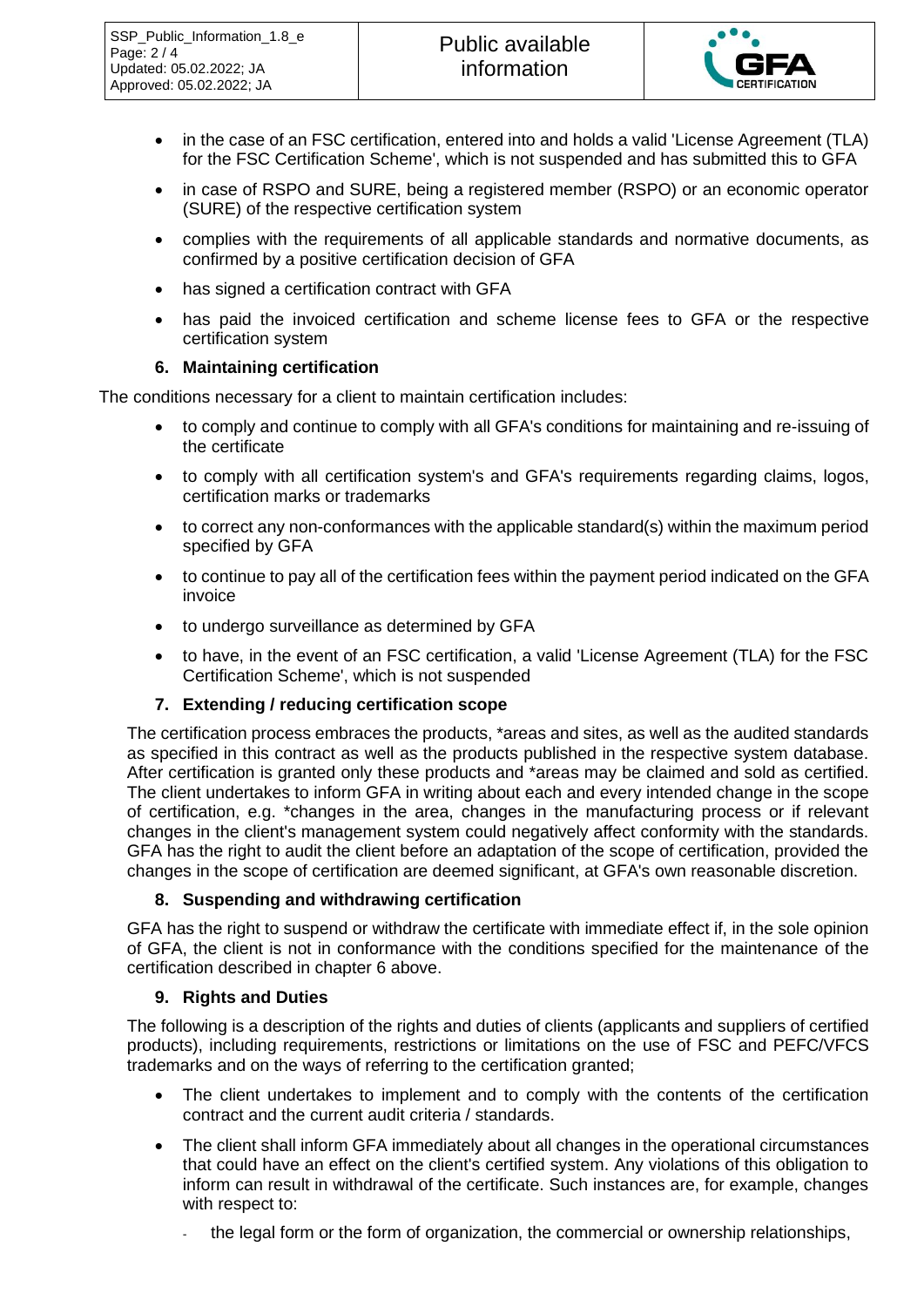

- organization and management (e.g. key personnel in senior positions, decision-making personnel or qualified personnel),
- contact address and locations,
- the field of activities covered by the certified management system and
- significant changes in the management system and in the processes.
- The client undertakes to take corrective actions according to the corrective action requests (CARs) defined in every final audit reports within the given time-frame in order to satisfy the preconditions for certification.
- The client undertakes to make no claim of conformity (or near conformity) with certification requirements in the area included in the scope of the evaluation until and unless a certificate is awarded.
- The client undertakes to use the certification only to indicate that products are certified as being in conformity with specified standards.
- The client undertakes to ensure that no certificate or report nor any part thereof is used in a misleading manner.
- The client undertakes, to the best of its knowledge and belief, not to use its certification in such a manner as to bring GFA into disrepute and does not make any statement regarding its certification which may be considered as misleading or unauthorized.
- The absence of a valid 'License Agreement for the FSC Certification Scheme' is treated as a formal major nonconformity which has to be corrected in a period of maximum four (4) weeks. Failure in closing this major nonconformity will lead to the suspension of the certificate.
- The client shall keep a record of all complaints made known to the Client relating to a product's compliance with requirements of the relevant standard and to make these records available to GFA when requested. The client shall take appropriate action with respect to such complaints and any deficiencies found in products or services that affect compliance with the requirements for certification. The client shall document the actions taken.
- After having being granted certification the client may use the respective trademarks. The Client agrees to submit all FSC trademark use to GFA for formal approval prior to printing, publishing, and distributing.

### **10. Complaints, Appeals and Disputes**

GFA certified clients have the right to appeal against each of the certification decisions concluded by GFA. GFAs' appeals procedures applies that can be found on GFAs' website.

Complaints must be sent immediately and in writing to GFA. GFAs' complaints procedures applies that can be found on GFAs' website.

#### **11. Directory of certified products & their suppliers**

All GFA certified companies including their scope of certification are published on databases of the specific scheme websites. Please see the specific links in the down load section of GFAs' website.

### **12. GFA Trademark**

- If the client has assigned GFA to deliver services the client may use of the GFA Certification Logo (also referred to as GFA Logo).
- If the client has assigned GFA to deliver certification services the client may in addition use the GFA Certified Logo (also referred to as GFA Logo).